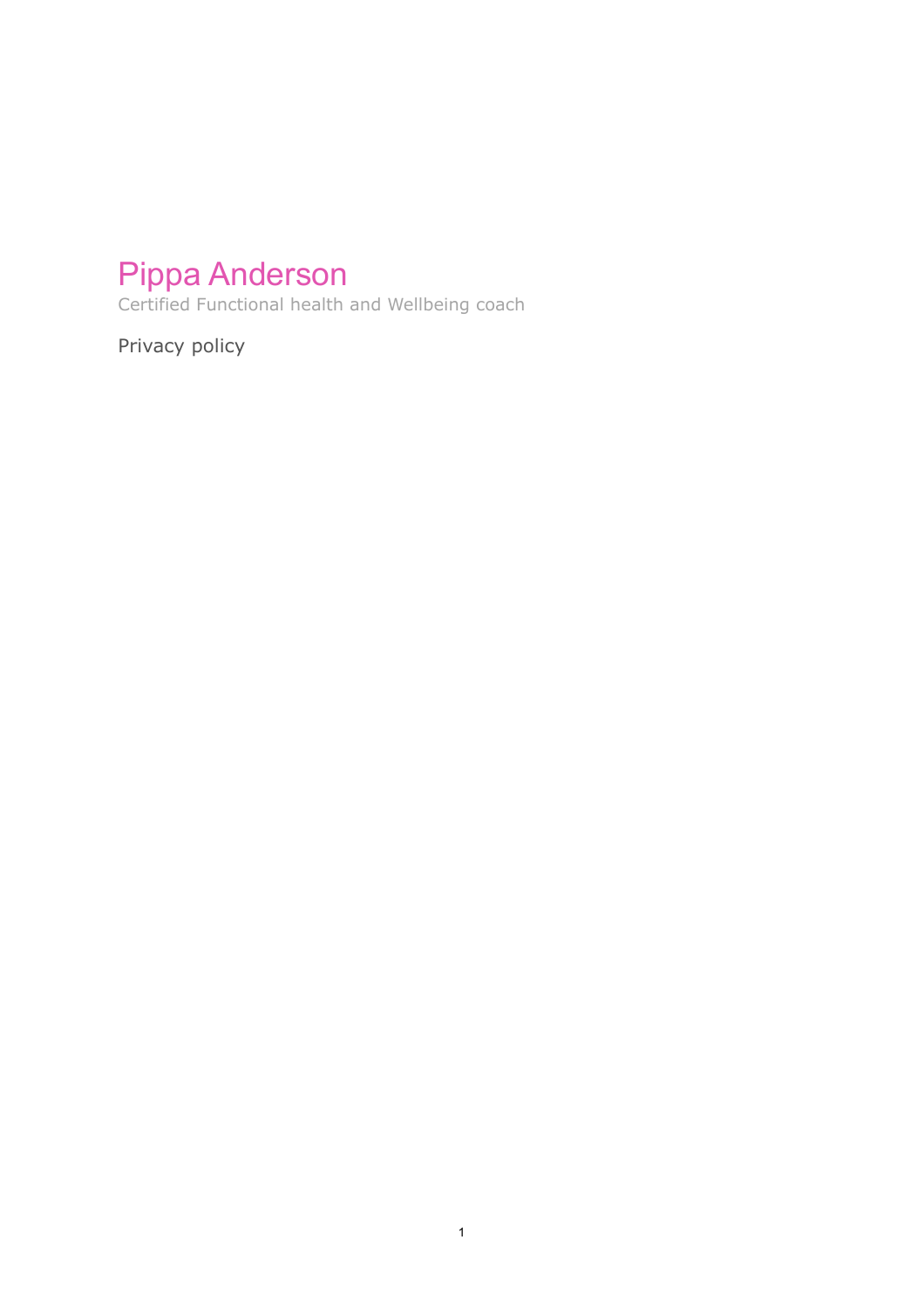# **PRIVACY POLICY**

This is Pippa Anderson's privacy policy.

## **DEFINITIONS**

- **Product** means any goods, services or digital content displayed for sale on the Website.
- **Personal Information** means the details provided by you on registration.
- **We/us** means Pippa Anderson a sole trader established in England and Wales. My address is 57 Golden Square, Tenterden, Kent. UK. TN30 6RN.
- **Website** means the website located at livinganinspiredlife.com or any subsequent URL which may replace it.

#### **INTRODUCTION**

**Purpose.** I respect your privacy and am committed to protecting your personal data. This privacy policy aims to give you information on how I collect and process your personal data either through your use of my Website (regardless of where you visit it from), including any data you may provide through my Website, for example, when you sign up to my newsletter or purchase any Products, or in the other ways you may share information with me - by text message, telephone, mail or in person.

Personal data, including Personal Information, means any information about an individual from which that person can be identified. It does not include data where the identity has been removed, for example, anonymous data.

This document tells you about how I look after your personal data when you visit my Website or you provide personal information to me in other ways and tells you about your privacy rights and how the law protects you.

My Website is not intended for children below 13 years of age and I do not knowingly collect data relating to children.

It is important that you read this privacy policy together with any other privacy policy or fair processing policy I may provide on specific occasions when I am collecting or processing personal data about you so that you are fully aware of how and why we are using your data. This privacy policy supplements other notices and privacy policies and does not override them.

**Controller.** Pippa Anderson is the controller and responsible for your personal data.

If you have any questions about this privacy policy, including any requests to exercise your legal rights, or if you have any questions about this privacy policy or our privacy practices, please email me at [pippaanderson100@icloud.com](mailto:pippaanderson100@icloud.com) or speak to me on 07976 942643 or write to me at 57 Golden Square, Tenterden, Kent. TN30 6RN

You have the right to make a complaint at any time to the Information Commissioner's Office (ICO), the UK supervisory authority for data protection issues (*[www.ico.org.uk](http://www.ico.org.uk/)*). I would, however, appreciate the chance to deal with your concerns before you approach the ICO so please contact me in the first instance.

## **CHANGES TO THE PRIVACY POLICY AND YOUR DUTY TO INFORM US OF CHANGES**

I keep my privacy policy under regular review. It is important that the personal data I hold about you is accurate and current. Please keep me informed if your personal data changes during your relationship with me.

### **THIRD-PARTY LINKS**

My Website may include links to third-party websites, plug-ins and applications. Clicking on those links or enabling those connections may allow third parties to collect or share data about you. I do not control these third-party websites and are not responsible for their privacy statements. When you leave my Website, I encourage you to read the privacy policy of every website you visit.

## **THE DATA WE COLLECT ABOUT YOU, FOR WHAT PURPOSE AND ON WHAT GROUNDS WE PROCESS IT**

I will only use your personal data when the law allows me to and for the purpose for which I collected it. Most commonly, I will use your personal data in the following circumstances:

- where I need to perform the agreement I am about to enter into or have entered into with you.
- where it is necessary for my legitimate interests (or those of a third party) and your interests and fundamental rights do not override those interests.
- where I need to comply with a legal obligation.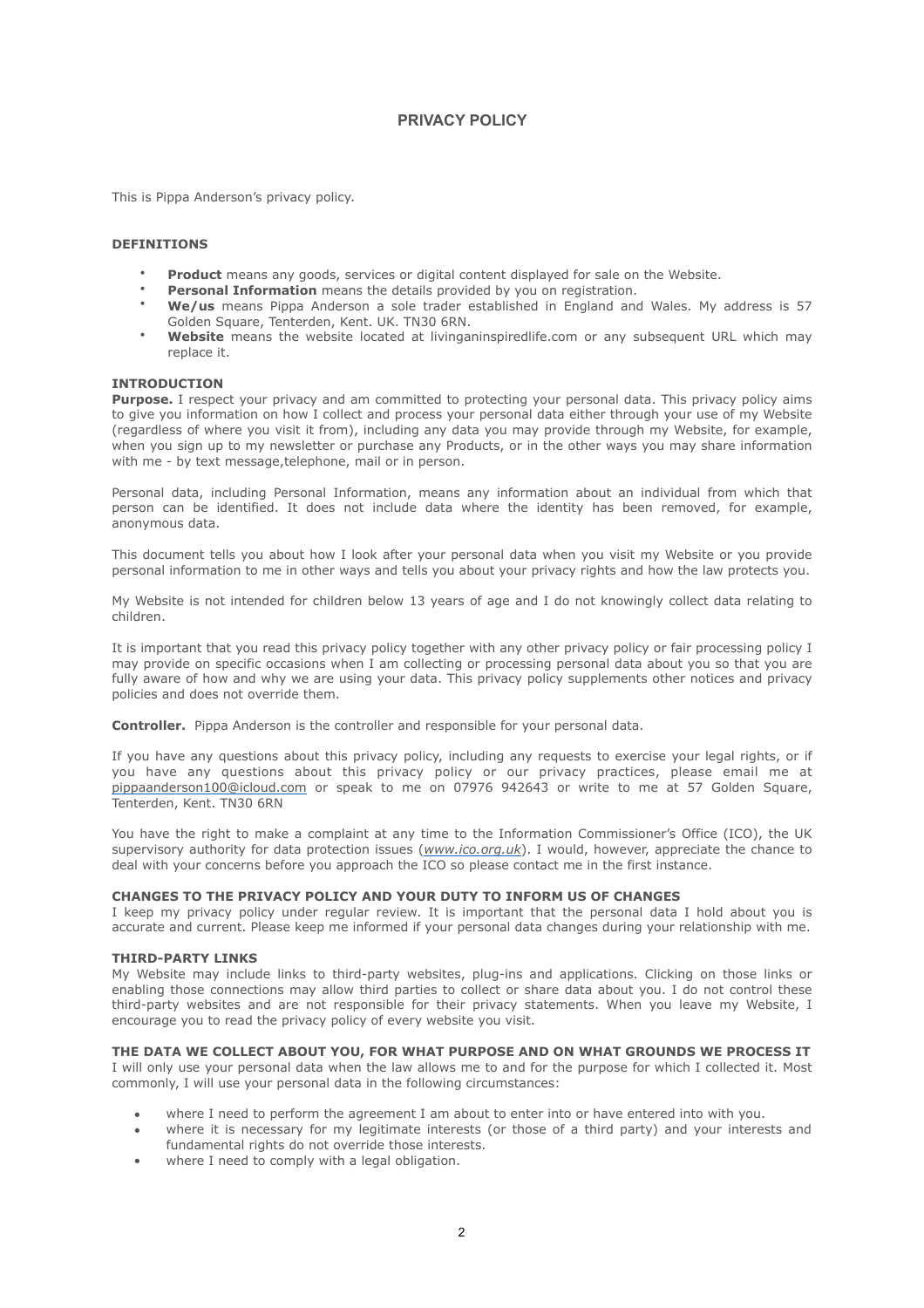If I need to use your personal data for an unrelated purpose, I will notify you and I will explain the legal basis which allows me to do so.

Please note that I may process your personal data without your knowledge or consent, in compliance with the above rules, where this is required or permitted by law.

Specifically, I may collect, use, store and transfer different kinds of personal data about you which I have grouped together as follows:

- **Communication Data** includes any communication that you send to me whether through my Website, through email, text, social media messaging, social media posting or any other communication that you send me. I process this data for the purposes of communicating with you, for record keeping and for the establishment, pursuance or defence of legal claims. My lawful ground for this processing is my legitimate interests, which in this case are to reply to communications sent to me, to keep records and to establish, pursue or defend legal claims.
- **Customer Data** includes first name, maiden name, last name, username or similar identifier, marital status, title, date of birth and gender, details about payments to and from you, including bank account and payment card details, and other details of products and services you have purchased from me, and your billing address, delivery address, email address and telephone numbers. I process this data to supply the Products you have purchased and to keep records of such transactions. My lawful ground for this processing is the performance of a contract between you and me and/or taking steps at your request to enter into such a contract.
- **Marketing Data** includes your preferences in receiving marketing from me and our third parties and your communication preferences. I process this data to enable you to partake in my promotions such as competitions, prize draws and free give-aways, to deliver relevant Website content and advertisements to you and measure or understand the effectiveness of this advertising. My lawful ground for this processing is my legitimate interests, which in this case are to study how customers use my Products/services, to develop them, to grow my business and to decide my marketing strategy.
- **Profile Data** includes your username and password, purchases or orders made by you, your interests, preferences, feedback and survey responses. I process this data for the purposes of communicating with you, to enable you to use the Website and interact with its contents, and for record keeping and for the establishment, pursuance or defence of legal claims. My lawful ground for this processing is my legitimate interests, which in this case are to manage the interaction with you on my Website, to keep records and to establish, pursue or defend legal claims.
- **Technical Data** includes internet protocol (IP) address, your login data, details about your browser type and version, length of visit to pages on our Website, page views and navigation paths, details about the number of times you use my Website, time zone setting and location, browser plug-in types and versions, operating system and platform, and other technology on the devices you use to access my Website. The source of this data is from my analytics tracking system. I process this data to analyse your use of our Website and other online services, to administer and protect my business and Website, to deliver relevant Website content and advertisements to you and to understand the effectiveness of my advertising. My lawful ground for this processing is my legitimate interests which in this case are to enable me to properly administer my Website and my business and to grow my business and to decide my marketing strategy.
- **User Data** includes information about how you use my Website, Products and services, together with any data that you post for publication on my Website or through other online services. We process this data to operate my Website and ensure relevant content is provided to you, to ensure the security of my Website, to maintain back-ups of my Website and/or databases and to enable publication and administration of my Website, other online services and business. My lawful ground for this processing is my legitimate interests, which in this case are to enable me to properly administer my Website and my business.

**Aggregated Data**. I also collect, use and share aggregated data such as statistical or demographic data for any purpose. Aggregated Data could be derived from your personal data but is not considered personal data in law as this data does not reveal your identity. For example, I may aggregate your Usage Data to calculate the percentage of users accessing a specific Website feature. However, if I combine or connect Aggregated Data with your personal data so that it can directly or indirectly identify you, I treat the combined data as personal data which will be used in accordance with this privacy policy.

**Special Categories of Personal Data.** In some instances, I collect the following special categories of personal data about you. I will always seek your specific consent before I collect, use, store and transfer this data.

• Information about your health or ethnic origin, genetic and biometric data, sex life or sexual orientation. I process this data to ensure that the Products I supply to you are tailored to your particular health situation and to ensure I can work effectively with any other medical or health care professionals who are advising or working with you.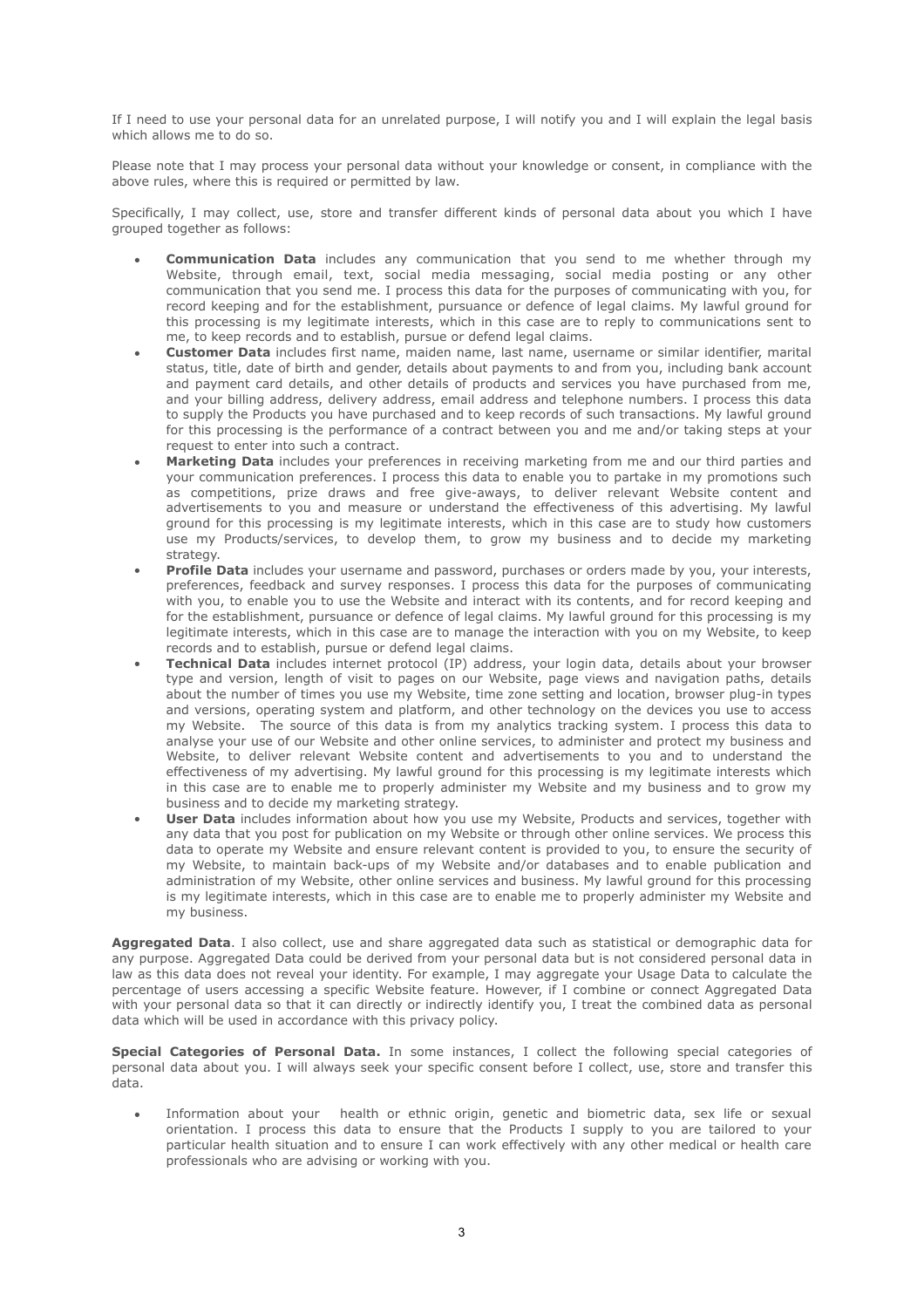I do not collect any information about criminal convictions and offences.

I do not carry out automated decision making or any type of automated profiling.

## **IF YOU FAIL TO PROVIDE PERSONAL DATA**

Where I need to collect personal data by law, or under the terms of an agreement I have with you, and you fail to provide that data when requested, I may not be able to perform the agreement I have or are trying to enter into with you (for example, to provide you with goods or services). In this case, I may have to cancel a Product or service you have with me, but I will notify you if this is the case at the time.

#### **HOW WE COLLECT YOUR PERSONAL DATA**

**Direct interactions.** I may collect data about you by you providing the data directly to me, for example, by filling in forms on my site, by sending me emails or text messages, or creating an account on my Website. I may automatically collect certain data from you as you use my Website by using cookies and similar technologies.

**Automated technologies or interactions.** As you interact with my Website, I will automatically collect Technical Data about your equipment, browsing actions and patterns. I collect this personal data by using cookies and other similar technologies.

**Third parties or publicly available sources.** I may receive data from third parties such as analytics providers such as Google based outside the EU, advertising networks such as Facebook based outside the EU, such as search information providers such as Google based outside the EU, providers of technical, payment and delivery services, such as data brokers or aggregators.

#### **MARKETING**

I strive to provide you with choices regarding certain personal data uses, particularly around marketing and advertising. I have established the following personal data control mechanisms:

**Promotional offers from us.** I may use your Communication, Customer, Profile, Marketing, Technical and User Data to form a view on what I think you may want or need, or what may be of interest to you. This is how I decide which Products, services and offers may be relevant for you.

You will receive marketing communications from me if you have requested information from me or purchased and Products from me and you have not opted out of receiving that marketing.

**Third-party marketing.** I will get your express opt-in consent before I share your personal data with any third party for marketing purposes.

**Opting out.** You can ask me or third parties to stop sending you marketing messages at any time by contacting me at any time.

Where you opt out of receiving these marketing messages, this will not apply to personal data provided to me as a result of a Product purchase, Product/service experience or other transactions.

#### **COOKIES**

What are cookies? Cookies are tiny text files stored on your computer when you visit certain web pages. I use cookies to keep track of what you have in your basket, and to remember you when you return to my site.

If you don't wish to enable cookies on your computer, that will mean that your experience of using my Website site will be impaired - as some of the cookies help me to identify and resolve errors for example, or determine relevant related Products to show you when you're browsing. Most web browsers have cookies enabled. For help to turn them on should you need to, see the Managing Cookies section below.

I may have relationships with third parties who may also set cookies during your visit to be used for remarketing purposes - in other words to show you different Products and services based on what you appear to be interested in. If you'd like to opt out, please go to the [Network Advertising Initiative website](https://networkadvertising.org/managing/opt_out.asp) (opens in a new window - please note that we're not responsible for the content of external websites).

**Do not track.** Do not track (DNT) is a feature offered by some browsers, with some newer browsers offering it as default. If you enable it, it sends a signal to websites to request that your browsing isn't tracked, for example by third party ad or social networks, or analytic companies.

You can opt out of tracking and analytics on this Website by changing your, see the Managing Cookies section below.

At present no industry-wide uniform standard has been agreed and adopted to determine how DNT requests should be managed. I am providing this information to you to make sure I'm honest and clear about your privacy when using my Website.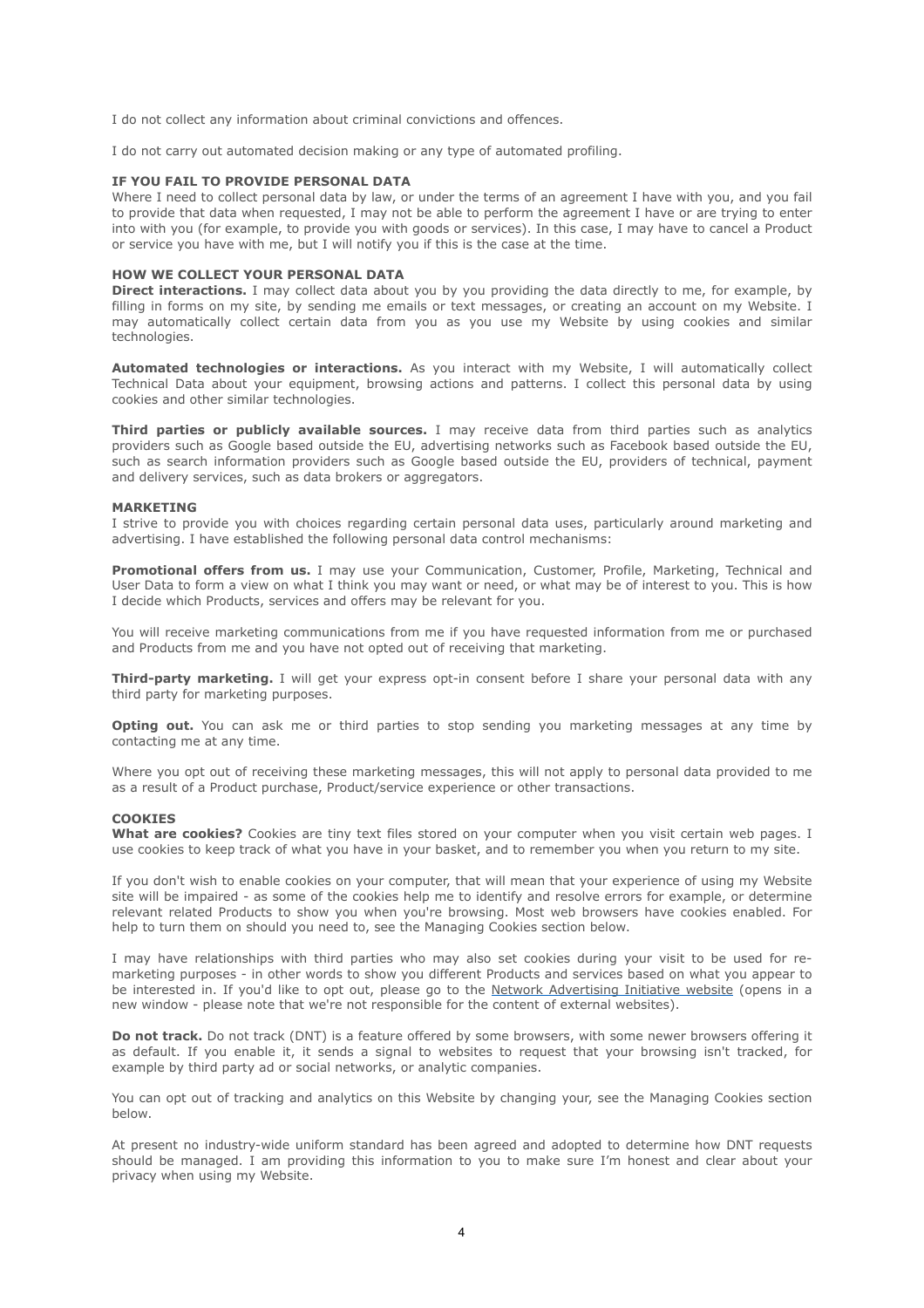## **Managing cookies.** How to check cookies are enabled on iOS Safari

- 1. Tap on the 'Settings' application from your home screen.
- 2. Find and tap on the 'Safari' menu item.
- 3. Under the 'Privacy & Security' section tap on the 'Block cookies' menu item.
- 4. Select any option other than 'Always block'.

How to check cookies are enable on Android internet browsers

- 1. Tap on the 'Settings' application from your home screen or under 'Apps'.
- 2. Under the 'Device' section tap on the 'Applications' menu item.
- 3. Find and tap the 'Internet' menu item.
- 4. Find and tap the 'Privacy' menu item.
- 5. Enable 'Accept cookies'.

For all other browsers, please consult your online Help files.

## **DISCLOSURES OF YOUR PERSONAL DATA**

I may share your personal data with the parties set out below:

- Medical or health care professionals who are advising or working with you.
- Service providers who provide IT and system administration services.
- Service providers who provide marketing communications, project management, financial or qualification and certification services.
- Professional advisers including lawyers, bankers, accountants, auditors and insurers.
- Government bodies that require me to report processing activities.
- Third parties to whom I sell, transfer, or merge parts of our business or our assets.

I require all third parties to respect the security of your personal data and to treat it in accordance with the law. I do not allow our third-party service providers to use your personal data for their own purposes and only permit them to process your personal data for specified purposes and in accordance with our instructions.

## **INTERNATIONAL TRANSFERS**

Countries outside of the European Economic Area (**EEA**) do not always offer the same levels of protection to your personal data, so European law has prohibited transfers of personal data outside of the EEA unless the transfer meets certain criteria.

Many of my third parties service providers are based outside the European Economic Area (**EEA**) so their processing of your personal data will involve a transfer of data outside the EEA.

Whenever I transfer your personal data out of the EEA, I do my best to ensure a similar degree of security of data by ensuring at least one of the following safeguards is in place:

- I will only transfer your personal data to countries that the European Commission have approved as providing an adequate level of protection for personal data by; or
- Where I use certain service providers, I may use specific contracts or codes of conduct or certification mechanisms approved by the European Commission which give personal data the same protection it has in Europe; or
- If I use US-based providers that are part of EU-US Privacy Shield, I may transfer data to them, as they have equivalent safeguards in place.

If none of the above safeguards is available, I may request your explicit consent to the specific transfer. You will have the right to withdraw this consent at any time.

#### **DATA SECURITY**

I have put in place appropriate security measures to prevent your personal data from being accidentally lost, used or accessed in an unauthorised way, altered or disclosed.

I also allow access to your personal data only to directors, officers, employees and / or any contractor or agents engaged by me or other third parties, in each case who have a business need to know. They will only process your personal data on my instructions and they are subject to a duty of confidentiality.

I have put in place procedures to deal with any suspected personal data breach and will notify you and any applicable regulator of a breach where we are legally required to do so.

## **DATA RETENTION**

**How long will you use my personal data for?** I will only retain your personal data for as long as reasonably necessary to fulfil the purposes I collected it for, including for the purposes of satisfying any legal, regulatory, tax, accounting or reporting requirements. I may retain your personal data for a longer period in the event of a complaint or if I reasonably believe there is a prospect of litigation in respect to my relationship with you.